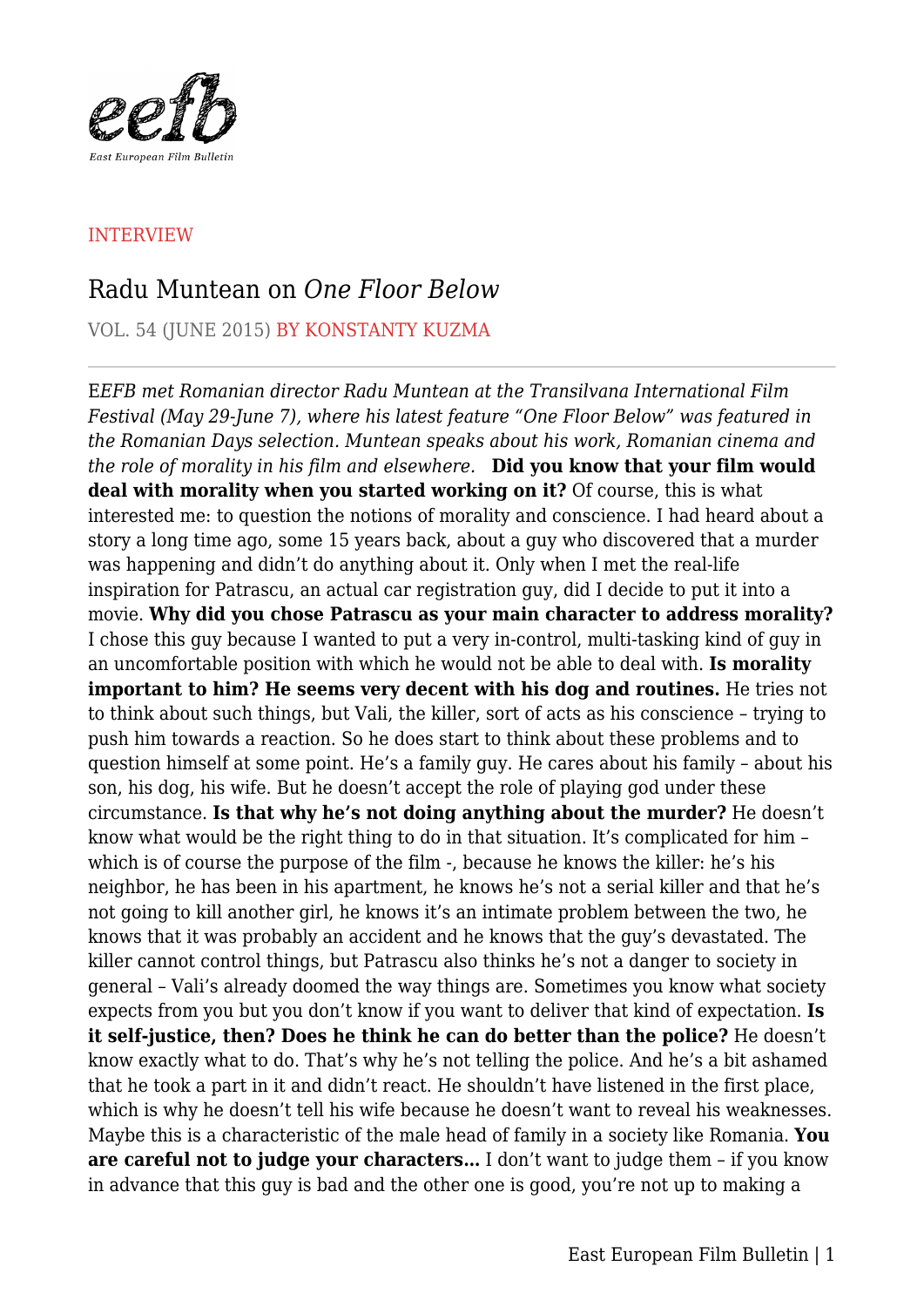good movie. That's trying to convince your audience that you're right. It's more interesting to question yourself and, in a way, let your audience figure it out. Or at least have them have a part in the process. **But we want to judge regardless. Judging is a big part of everyday life.** Not just of everyday life, but of movies as well. You're always being pushed towards a conclusion. A critic in Cannes said that in the scene towards the end when the light goes off in the staircase, he was expecting the killer to appear and follow him. Which was very strange to me – this was not my intention at all. But that is the kind of clichees we await: unexpected turns, interesting twists etc. It's not just about judgement, it's also about putting yourself out there and questioning yourself. These moral questions are becoming a bit too abstract for me. You know that society wants you to do this or that in such a situation. And of course you can say to yourself, "I would do this, I would do that", but stop and think how you would really act in such a situation. **Can't I admit that I would have acted the same way and still find it wrong? You can differentiate between saying that Patrascu is a bad guy and saying that he did something bad – maybe he's a good guy who did something bad.** Well this is what Patrascu more or less does. Anyway you would first have to ask what "bad" is. What could he do to make things better? What is better? In my opinion, from the killer's perspective it's better if Patrascu would have gone to the police because he doesn't have the guts to it himself. I think people are made of more weaknesses than strengths. My characters are not heroes, but I'm not judging that they are not heroes. That's just the way it is. **Perhaps this is why it makes sense to judge Patrascu? What he does doesn't help him, or the killer...** I can't force a conclusion here. But the fact that you're asking yourself these questions is all that matters, and it really does. Otherwise you can have your conclusions when the film ends, go home, and then that's it. A film needs to live on and haunt you – this is what is important. It's important to me to know what people are thinking, and sometimes I even discover stuff in my own films that I put in their subconsciously. **Did you and your co-writers differ on anything when developing this film?** It hasn't happened until now to be honest. We've become really good friends and we have the same kind of taste in cinema. Also we talk a lot about the film both in the first stages and when the script is finished so we basically know what we want to say. Of course they are my first audience, and this time – more so than the last times –, there was in fact a debate concerning the film, namely about the ending. I shot an alternative ending because at the time of shooting I had felt that the ending as it is now may be too pointed, too metaphorical. Of course, in the end it's his conscience approaching him through his son who's saying "Patrascu, Patrascu", and I wasn't confident about it then. So I shot another shot with Patrascu outside, smoking into his car, thinking of what he did and realizing that he can't escape his conscience. I put it in the edit but wasn't sure about it, Alex [Baciu, co-writer] said "take it out", Razvan [Radulescu, co-writer] was not sure as well, my wife said "take it out", the editor said "keep it in, it's really good!". So there we were divided about what to do. But that was the only debate, otherwise the film was basically edited when the shooting was finished, this was the only moment when we couldn't agree. **So on set it's a oneman-job?** Of course, they were hardly ever on set. I don't really understand the codirecting thing – this is not a democratic job. You have to be able to control things. **You've complained that there is not really such a thing as a Romanian film**